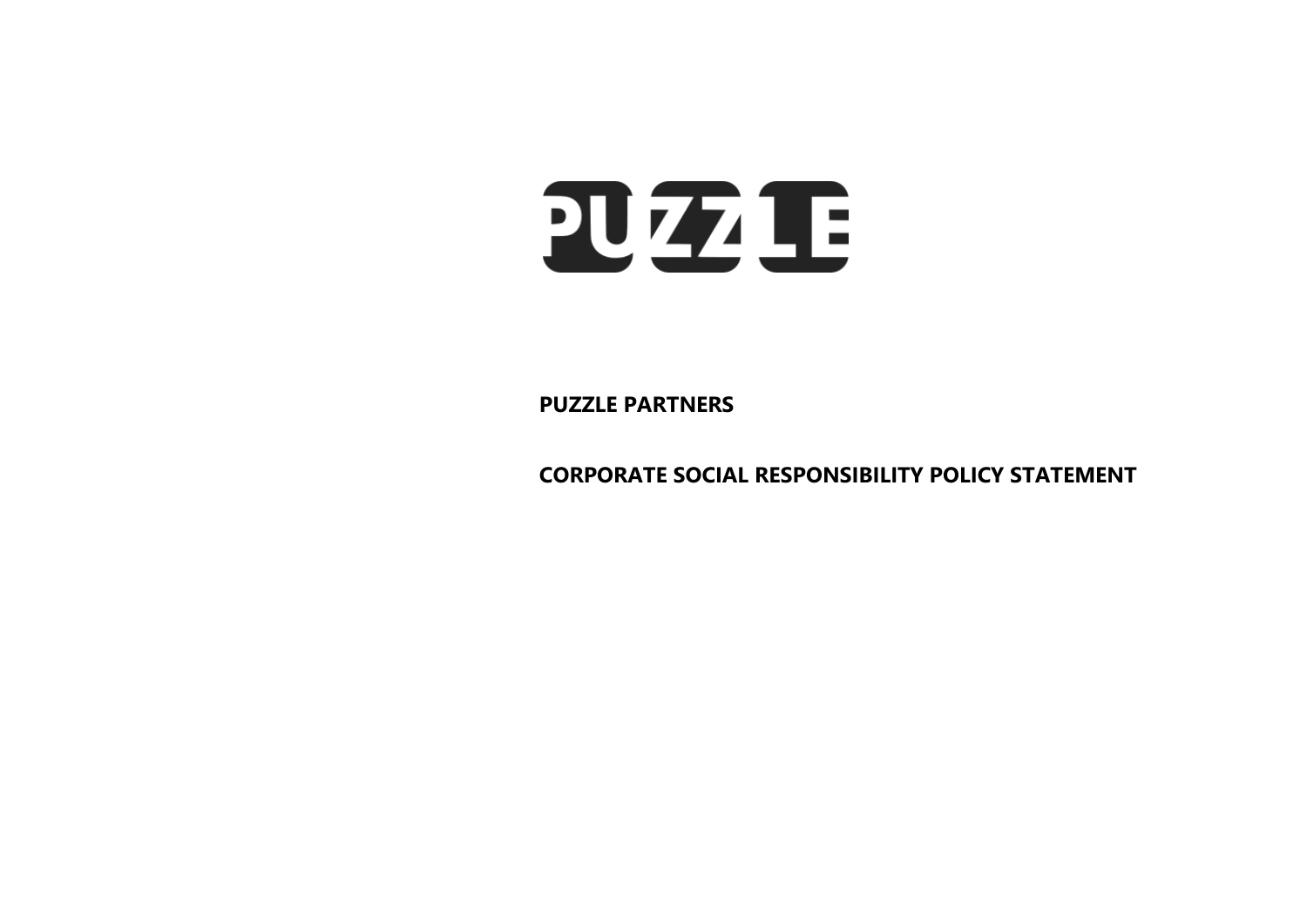

We're passionate about We're passionate about<br>changing the world, one<br>workplace at a time workplace at a time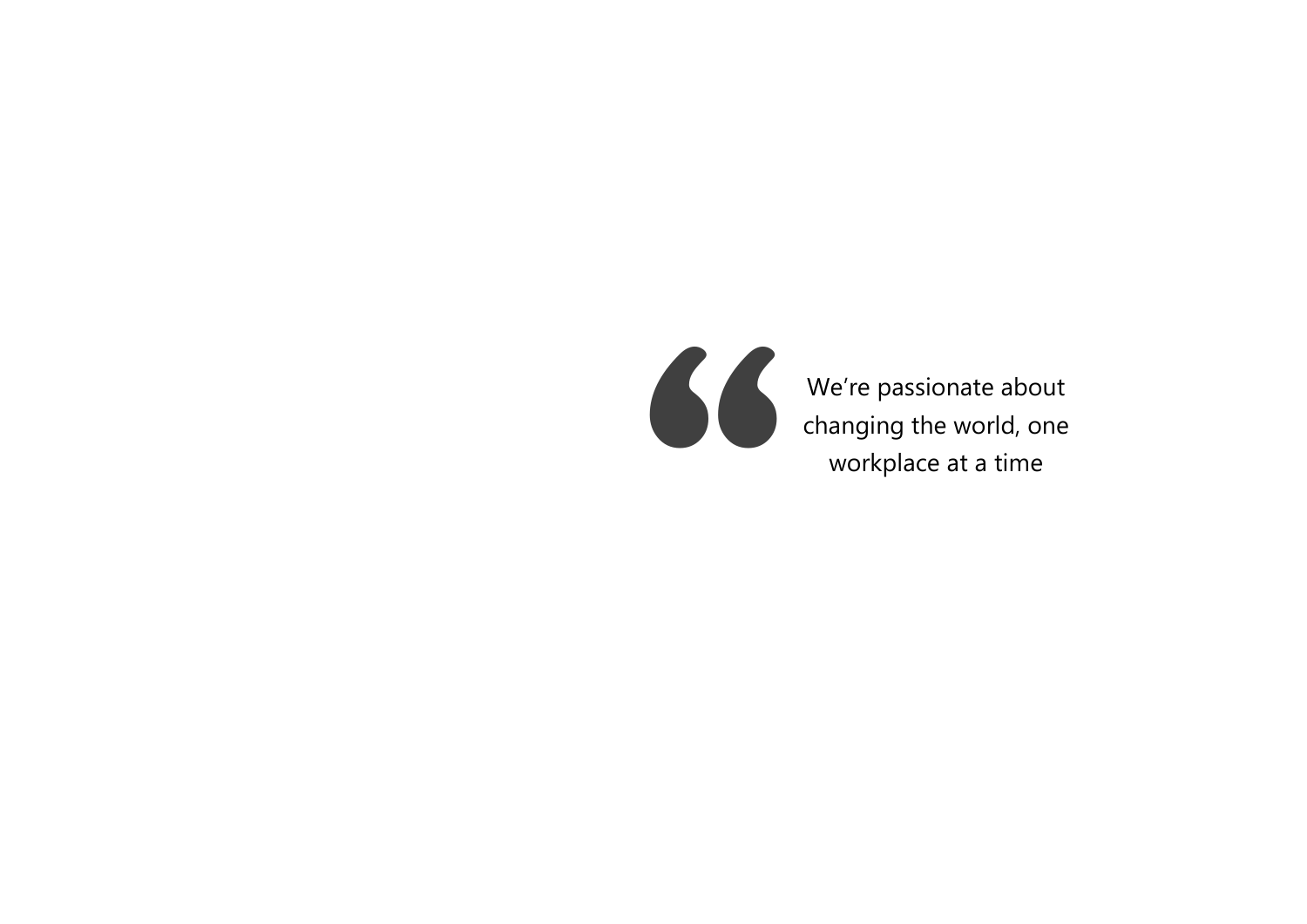## OUR COMMITTMENT

Puzzle Partners is committed to operating in a way that considers, manages and balances the financial, social and environmental impacts of its business activities in a positive, responsible and ethical manner.

We know that the choices and decisions we make today will impact on what happens tomorrow. As a result, we're committed to using our expertise, design thinking, creativity and innovation to changing the world, one workplace at a time.

We are committed to understanding and professionally servicing the needs of our clients and enhancing value to all stakeholders.

For us, social responsibility goes beyond what we do in our offices. It's a commitment we consistently deliver through quality work, acting honestly and fairly in all our dealings and working to improve the quality of life for our people, our clients and the communities in which we operate.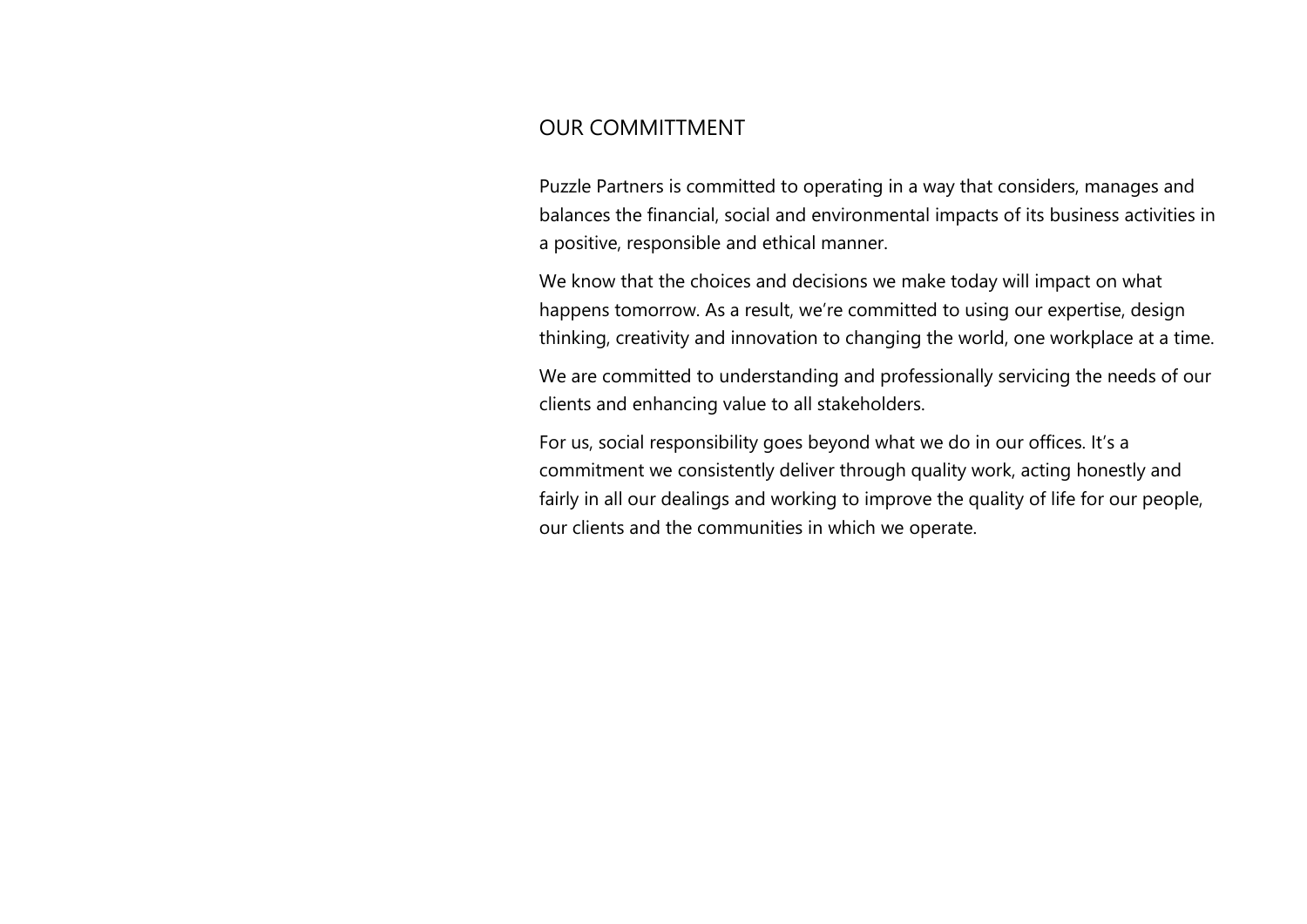# ETHICS AND CONDUCT

Puzzle Partners is committed to conducting itself in a legal, ethical and trustworthy manner. Our reputation depends on the skills, experience and conduct of our people and we expect our employees and contractors to conduct themselves professionally and with integrity at all times.

The company is an equal opportunity employer and does not tolerate harassment, discrimination, bullying or unprofessional behaviour in the workplace.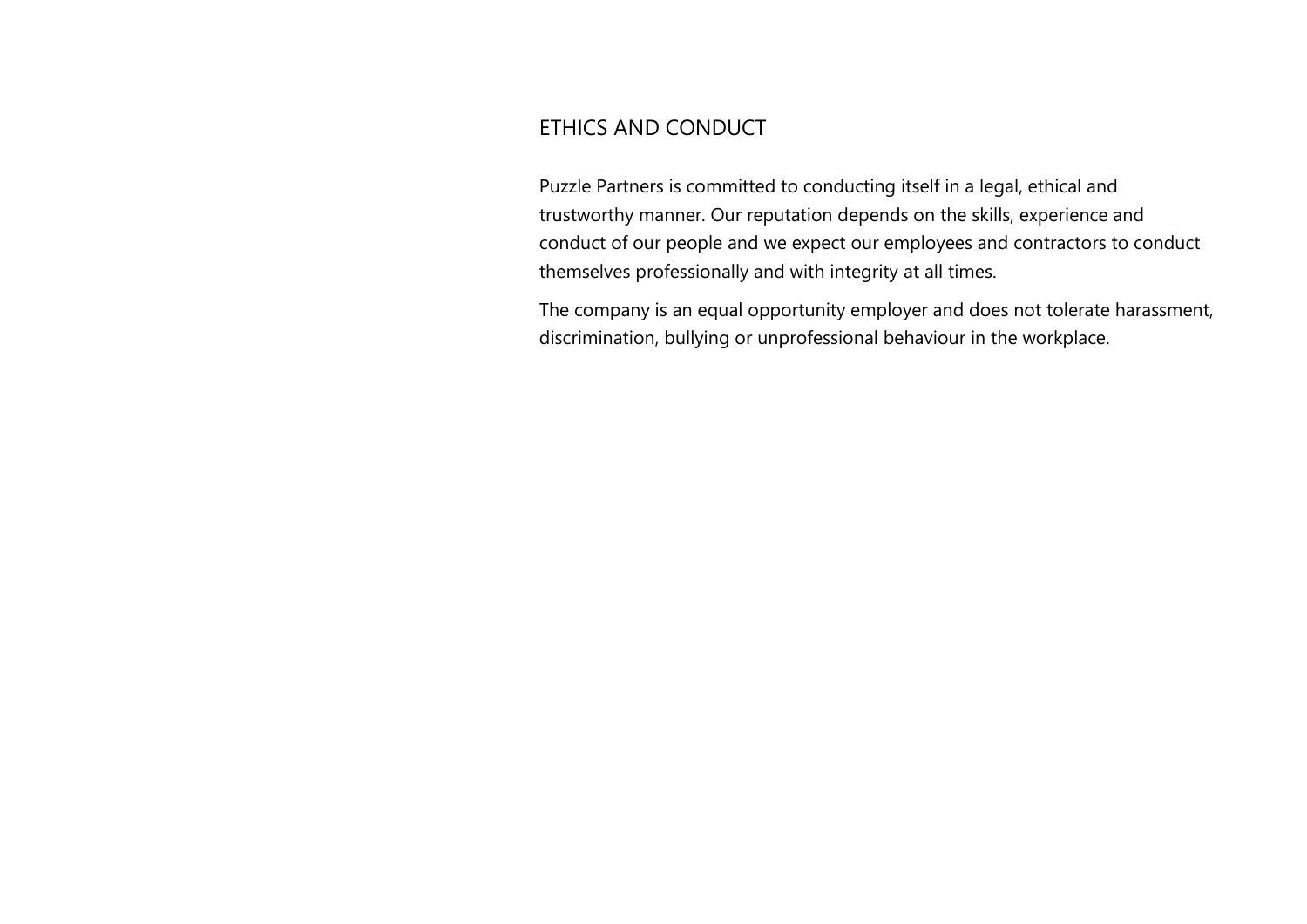## OUR STAKEHOLDERS

Puzzle Partners strives to discover solutions that help our partners find new ways of working and create amazing catalysts at work.

We recognise that we are just one piece of a complex project puzzle, with other project partners relying on our expertise and quality management, including designers, construction partners, facilities management, clients and their internal teams.

By doing our job extremely well and supporting our partners, we make everyone involved in the project look good. We do this by understanding and drawing on the comprehensive processes, tools and systems that we have developed and tested over half a century and more than 900 projects.

We pride ourselves on the relationships we build with our clients and to ensure that they want to use us again in the future.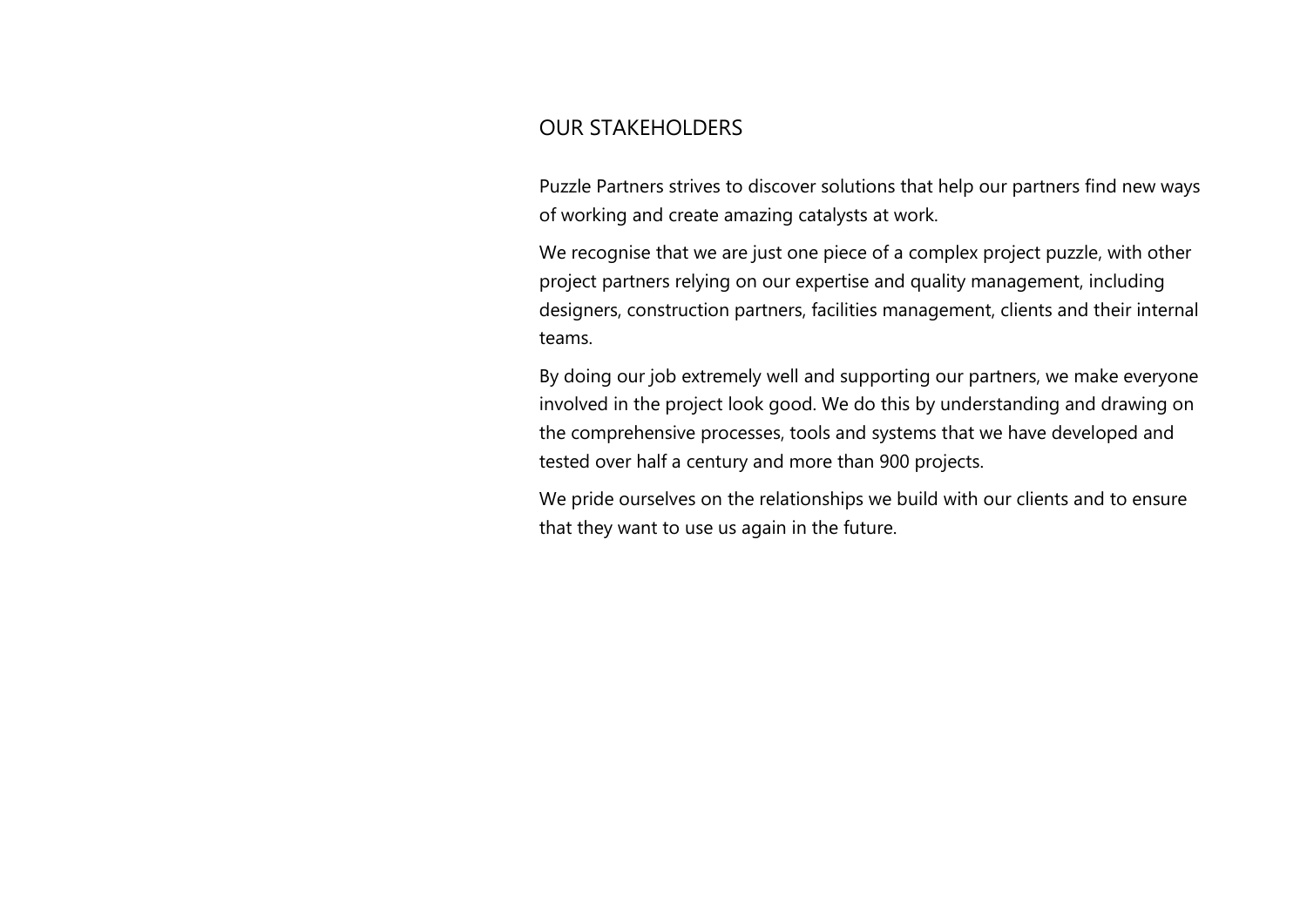#### OUR EMPLOYEES

At Puzzle Partners, we come together as a creative team to achieve common goals. This means bringing diverse skill sets together to solve problems, generate new approaches and improve our ideas.

Puzzle Partners has established a culture and environment which attracts and retains reliable, professional and ethical employees. We are really proud to have built and developed an incredibly capable team who are committed to exceeding our clients' expectations.

The company treat all employees with dignity and respect and follow all applicable laws and legislation related to labour and human rights.

We encourage learning and development opportunities which support our people to become leaders in our industry and view developing our people as our most important strategic goal.

Puzzle Partners encourages teamwork, provides fair remuneration, is an equal opportunity employer and advocates mutual respect between employees and management.

We aim to empower our people, consult with them on key matters, and always encourage open, respectful, two-way communication.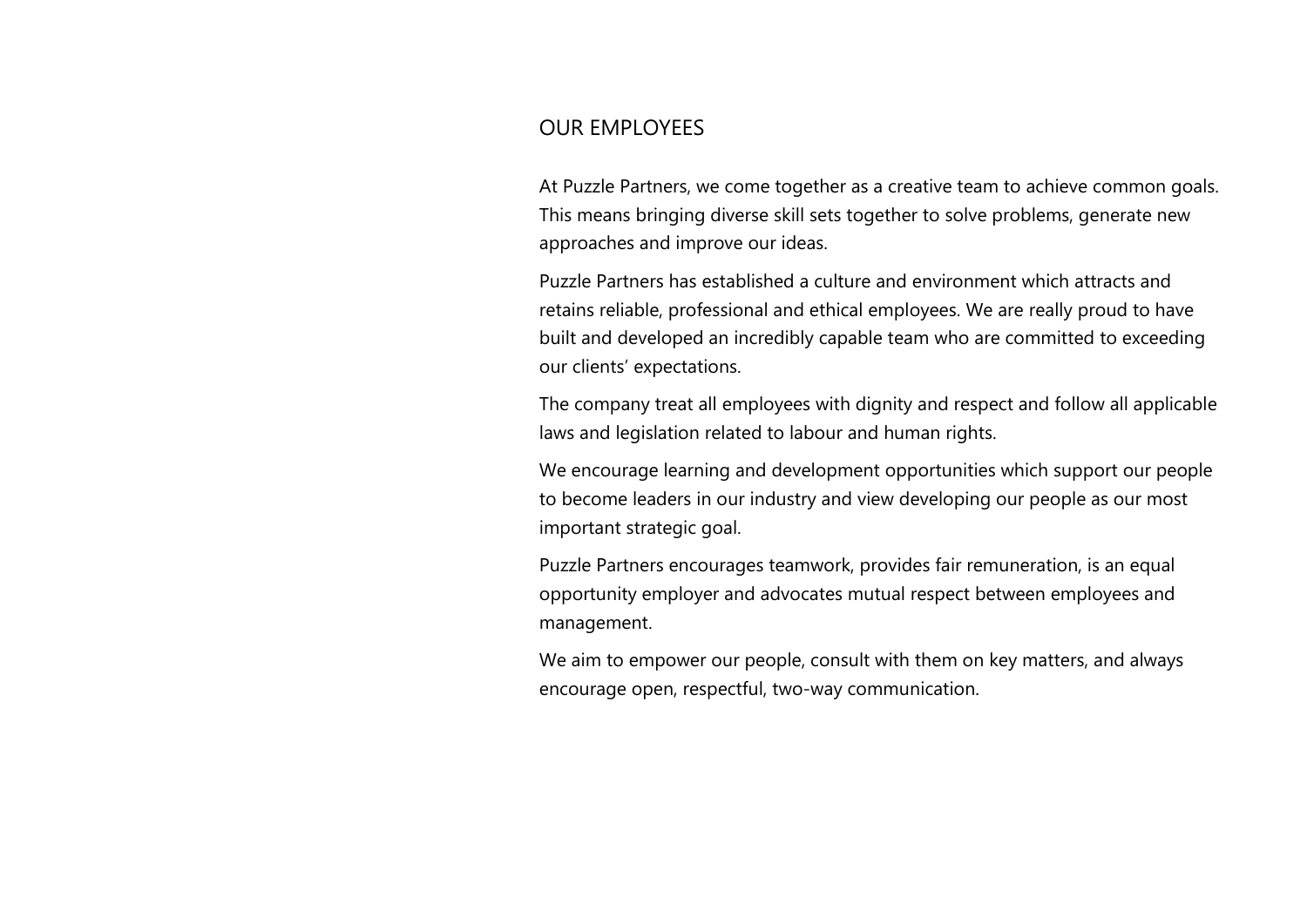## SAFFTY AND WFLLBEING

At Puzzle Partners our workplace health and safety (WHS) environment is based on a belief that the wellbeing of people at work or people affected by our work is a major priority and must be considered during all work performed on our behalf.

A comprehensive WHS & Injury Management system is in place and employees are encouraged to report hazards and raise WHS issues in accordance with our WHS Policy.

We are committed to preventing injury and illness through providing a safe and health working environment and providing for the welfare of our employees. We recognise the importance of supporting employees in returning to work after experiencing injury or illness in the workplace and have established Rehabilitation Procedures in place.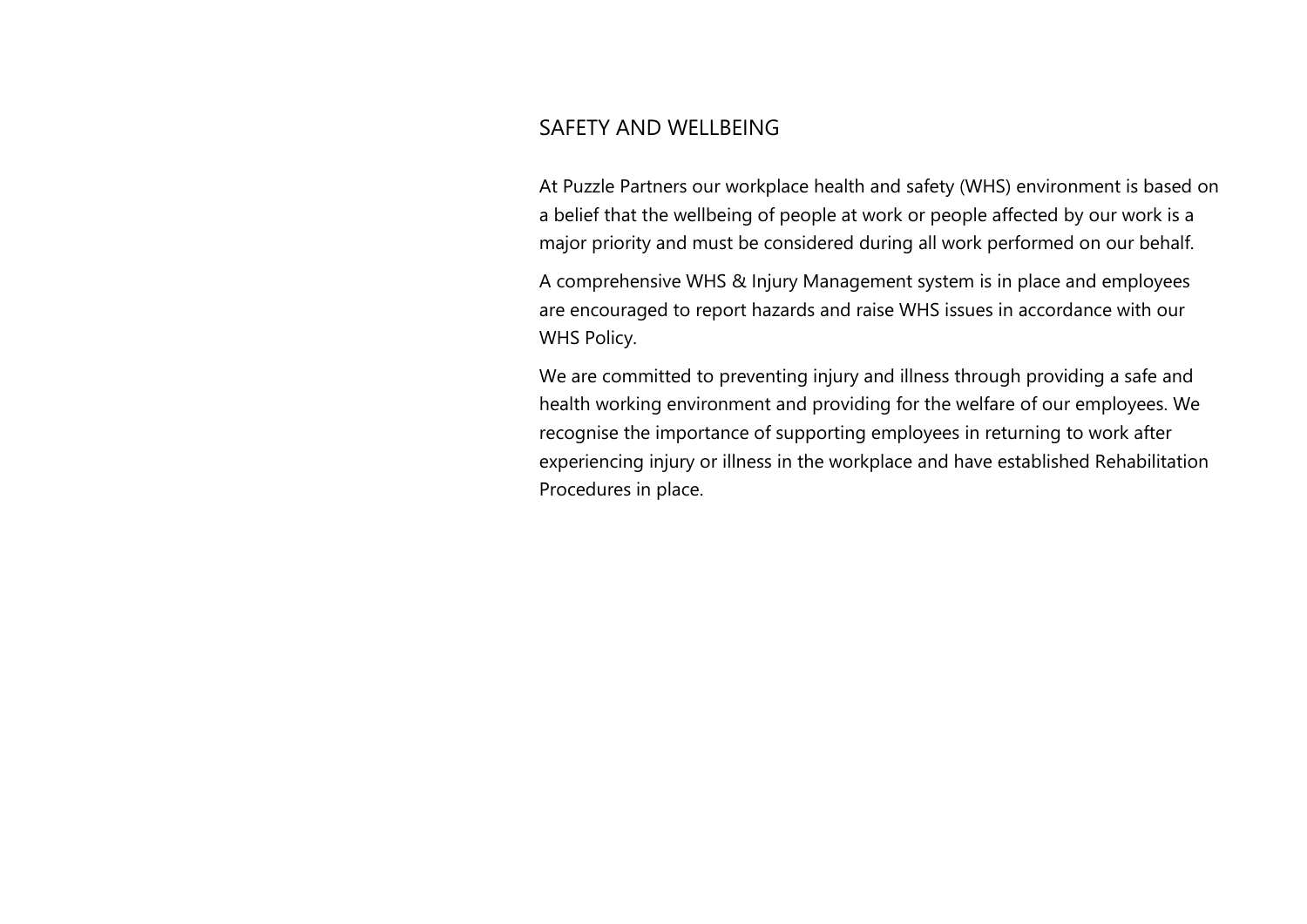## COMMUNITY AND SOCIAL ENGAGEMENT

Puzzle Partners encourages its employees to involve themselves in public and charitable service if that's important to them. We provide the ability for employees to work flexibly, which among other things, allows them to undertake volunteering work during standard business hours if need be and/or to meet their parental or carer responsibilities.

The company provides community service leave to employees for temporary absence from work either because of voluntary emergency management activities (e.g. SES, Army Reserve etc.) or in relation to Jury service.

Puzzle Partners focuses on partnerships with organisations in our supply chain and through membership of industry associations aims to maintain or raise standards in the industry.

We also seek to engage with suppliers who adhere to socially responsible business practices.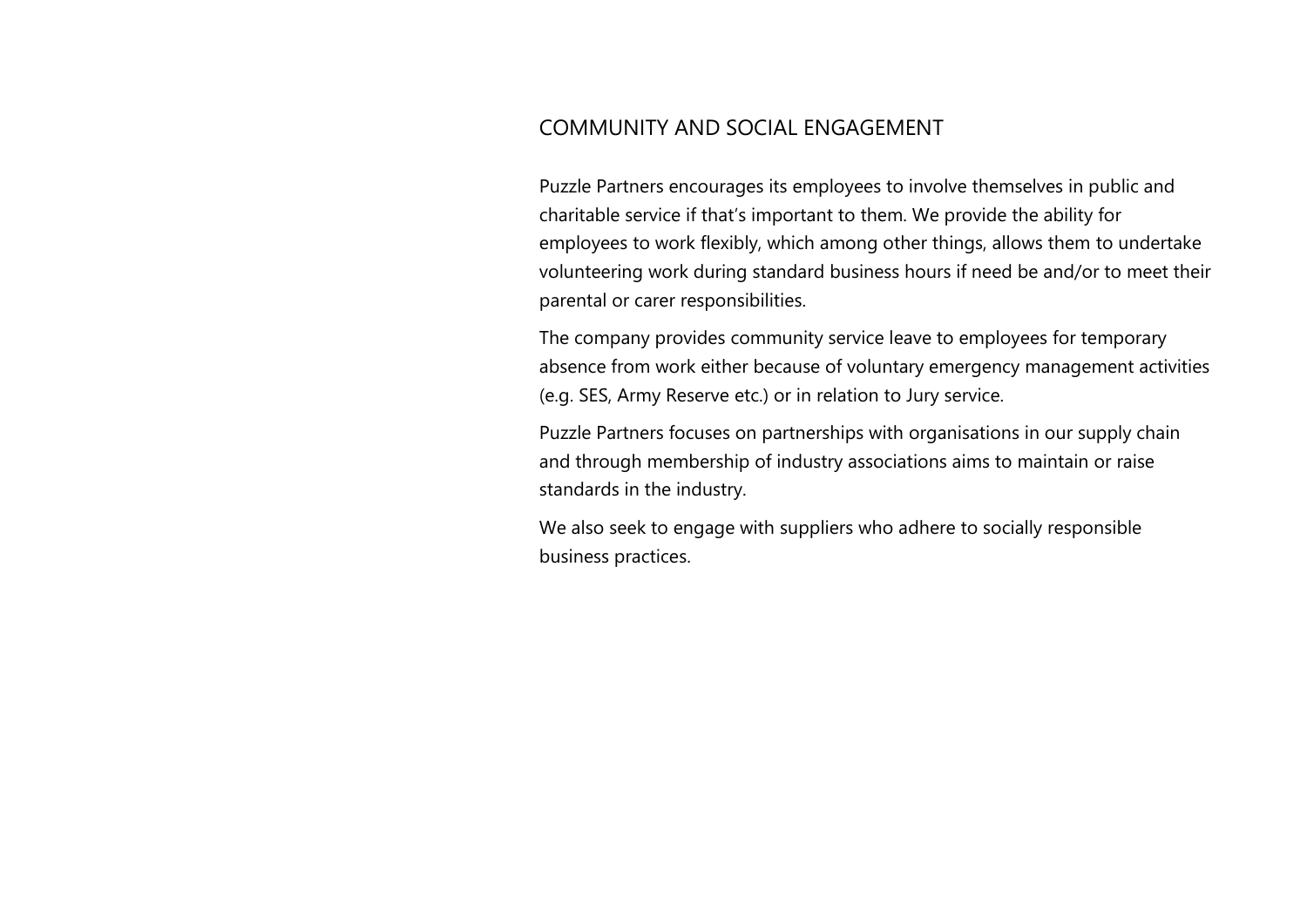#### THE ENVIRONMENT

Puzzle recognises that we have a shared responsibility to protect our planet. Although our facilities and operations have a small ecological footprint, we continuously strive to reduce the environmental impact of our business through our approach to sustainability and preservation, conservation, and waste reduction practices.